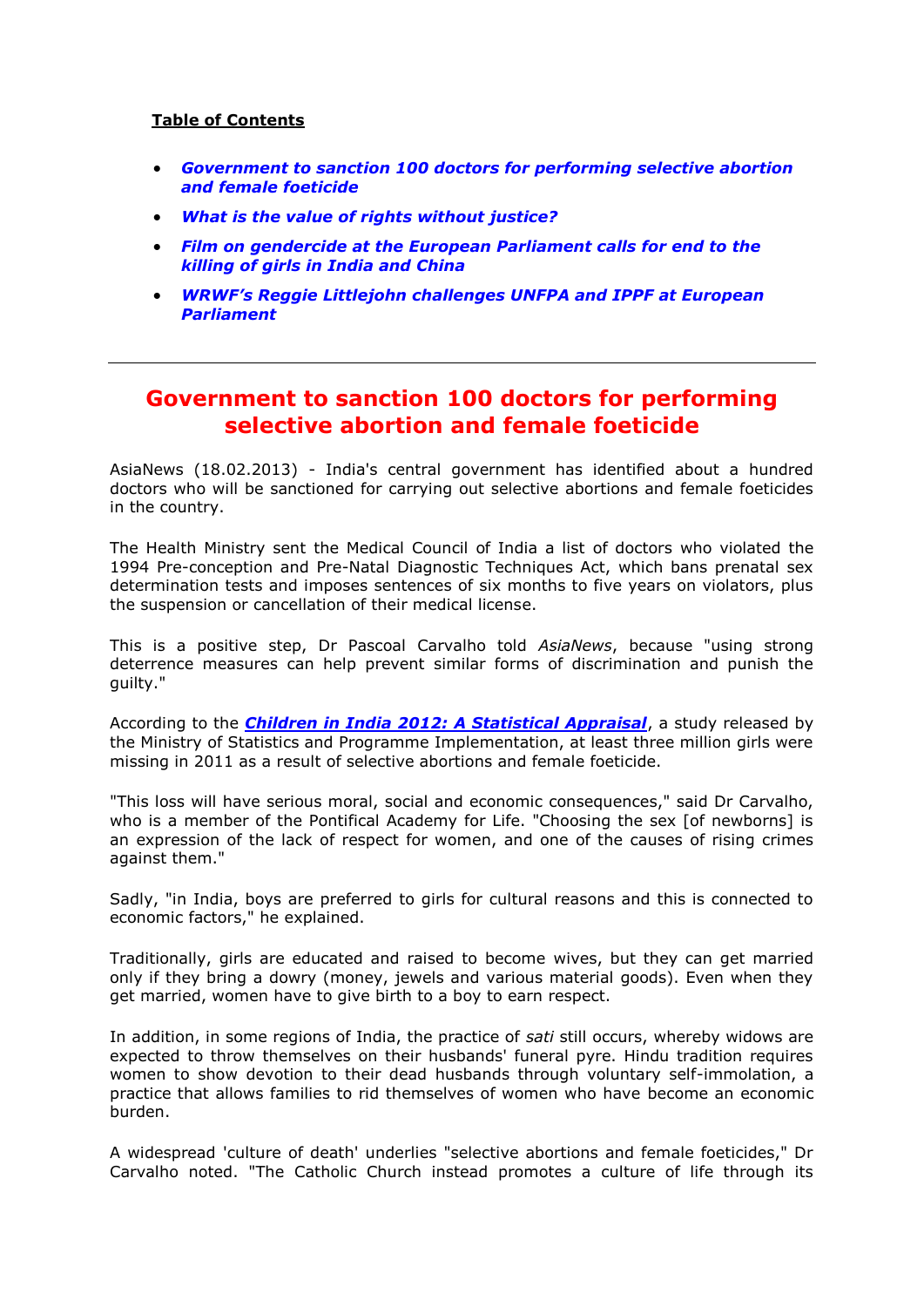educational and health ministries. This way, it protects the life and dignity of girls as well as defends, values and encourage young women and opposes all forms of discrimination and violation of their rights."

What is more and contrary to widespread belief, selective abortion and female foeticide are also commonplace among middle and upper class Indians. "A study titled *Skewed Sex Rations in India: Physician, Heal Thyself* found that there are more boys than girls in the families of medical doctors," Dr Carvalho noted.

# **What is the value of rights without justice?**

<span id="page-1-0"></span>Asian Human Rights Commission (10.12.2012) - Concepts of equality, dignity and justice are fundamental to realising human rights irrespective of jurisdictions. Universally recognised as yardsticks to measure the probity in realising human rights in a country, and guaranteed to every Indian by the Constitution of India, these normative and essential prescriptions of a justice design is experienced far below the expected threshold in India since the past three decades. There were no visible signs of significant improvements this year in India, made to the functioning of institutions required to guarantee these basic aspects critical to ensure human rights to every Indian. On the contrary, what was experienced is the intentional distancing of these indispensable guarantees to a large section of the population, numbering into millions of individuals, who refer to India as home, the second most populous country in the world.

The Asian Human Rights Commission (AHRC) has released today a detailed analysis of the human rights situation in India, marking the International Human Rights Day. This report is available at [http://www.humanrights.asia/resources/hrreport/2012/ahrc-spr-](http://www.humanrights.asia/resources/hrreport/2012/ahrc-spr-005-2012.pdf/view)[005-2012.pdf/view](http://www.humanrights.asia/resources/hrreport/2012/ahrc-spr-005-2012.pdf/view) 

The AHRC over the past 12 months has reported cases, meticulously documented, of human rights abuses from India. This includes cases of brutal forms of custodial torture; extrajudicial executions; caste, gender and other forms of inhuman discrimination; deaths from acute starvation and malnutrition - of women, children and the aged; and of forced displacement and denial of livelihood options to thousands of Indians. Adding fire to the ordeal, of what is termed as life in India, are illustrations of brute and criminal suppression of the freedom of expression and opinion for which the criminal justice process and the state's privileged authority were intentionally misused, to the extent that today the country has fallen far below by comparison to many other democracies of the world in terms of the freedom of expression and opinion indices. Thrown further into the melee is widespread corruption in all its cognate expressions at all tiers of the administration, that today it is hard to believe that the country is a democratic, socialist, republic as originally conceived.

While it is true that despite a global economic recession, the country has moved forward without being much hurt financially, the chasm between the classical 'haves and havenots' has deepened and widened further this year, that today, to breach this gap, the government, irrespective of its political colour, will have to work overtime, focusing on improving the overall justice framework in India. This is because, as of now, the very notion of justice has reduced to become selectively accessible to a limited few in the country, negating in the process, the very idea of justice. In that the fruits of economic development is placed as reserved for a minority in India, rendering the concept and modus of development itself as an open warrant for exploitation by a minority of the majority. This must end.

Key to addressing these issues in India are: (i) criminal justice reforms, including the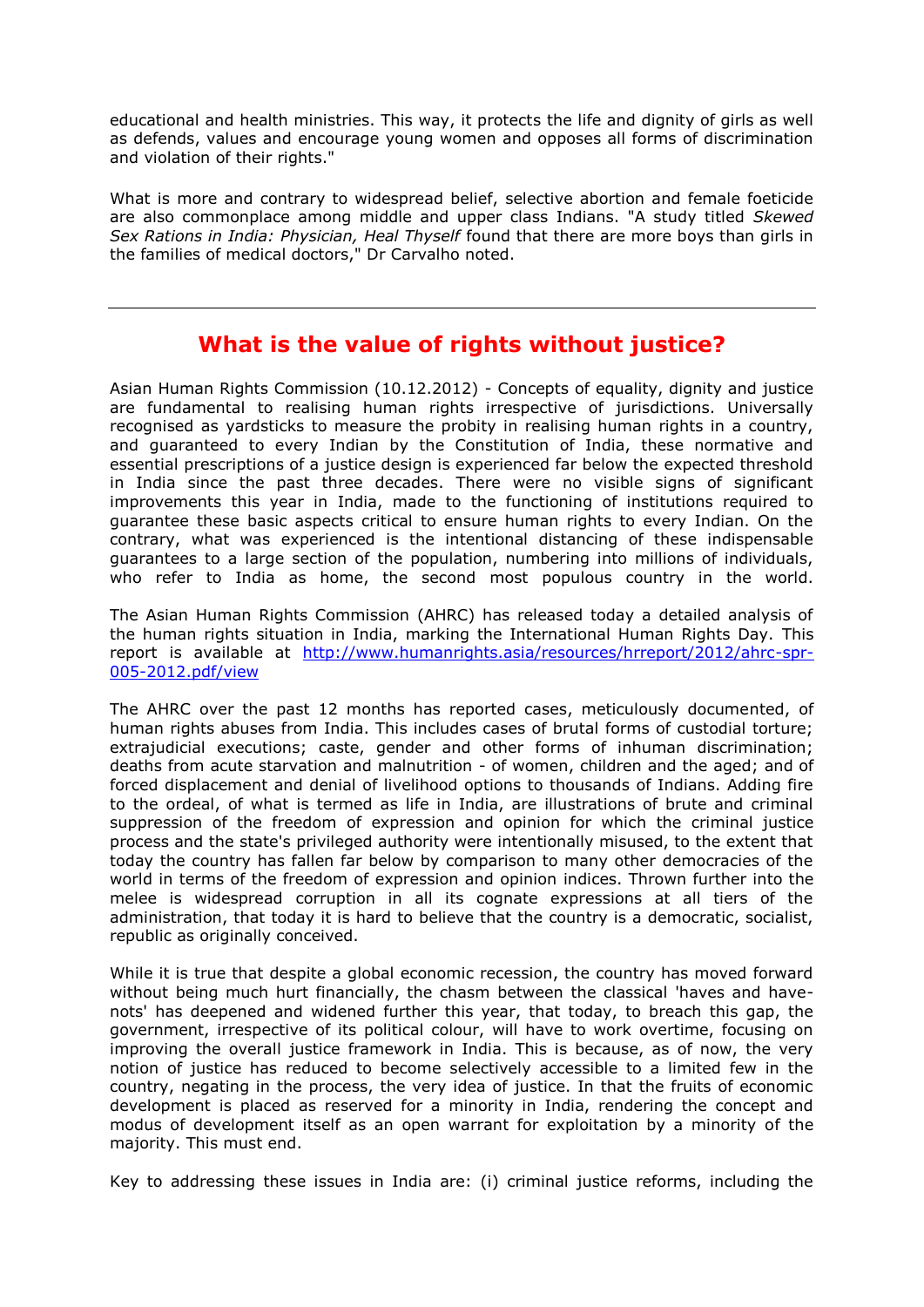complete overhauling of the police, most importantly bringing about an advanced legislation criminalising torture that is capable to redefine the role of Indian police into one that fits the expectations and demands of a democratic state; (ii) enacting and meticulously implementing legislations that can chisel transparency and accountability upon the face of state institutions and on the complicated network of bureaucracy that runs these institutions; (iii) opening up avenues for consultation and discussions, so that administrative and all other state policies are no more approached through a top-down method but are those that reflect people's needs and demands, giving priority to protecting all fundamental freedoms so that the belief in ownership of rights and freedoms are rekindled in the people; and (iv) the repealing of draconian legislations like the Armed Forces (Special Powers) Act or the Madhya Pradesh State Security Act.

The government should stop playing the catch-up role with administrative reforms that has happened across the world, in more developed countries. Given the resources and potential the country has, Indians, irrespective of the region, language, religion or ethnicity deserve much more than what is today offered to them. Central to the realisation of advanced living conditions is the equal ability of every Indian to enjoy all fundamental freedoms. For this, it is elementary that the overall justice framework in India should improve. Even the smallest improvement India could achieve on this front will have an immediate positive impact in other countries in Asia and globally. It will further legitimise India's moral authority upon global issues, that today it lacks miserably.

Today, when the world celebrates the International Day to respect all human freedoms, perhaps resolving and working towards making India a better place to live for all those who call India home could be the best thing that Indians and their government could consider a mission worth embarking upon. The AHRC hopes that in the months to come the country will wake up from its slumber and that a report to be prepared in 2013 on a similar occasion would have many positive aspects of improvements in India to speak about.

### <span id="page-2-0"></span>**Film on gendercide at the European Parliament calls for end to the killing of girls in India and China**

#### **By Elisa Van Ruiten for** *Human Rights Without Frontiers*

HRWF (09.11.2012) - The United Nations estimates that as many as 200 million girls worldwide have gone missing and frequently aborted, killed or abandoned just because they were born girls. Organisers of a global campaign to end what they have termed "gendercide" say that the three deadliest words that are pronounced in the world today are these: "It's a girl."

"It's a girl" is also the title of a documentary film that is presently being screened in many countries. On 6<sup>th</sup> November, Irish MEP Gay Mitchell hosted a viewing of the film at the European Parliament, followed by a discussion with the film's director, Evan Grae Davis, and Reggie Littlejohn, President of Women's Rights Without Frontiers, a member association of Human Right Without Frontiers Int'l..

The documentary gives particular attention to female feticide and infanticide in India and China, where sons are typically considered to have higher value than daughters.

In India, families customarily give their daughter in marriage in exchange for a dowry, given to the husband's family. The birth of a son is therefore more valued than a daughter, as this can bring the bride's family more wealth. In other words, girls are born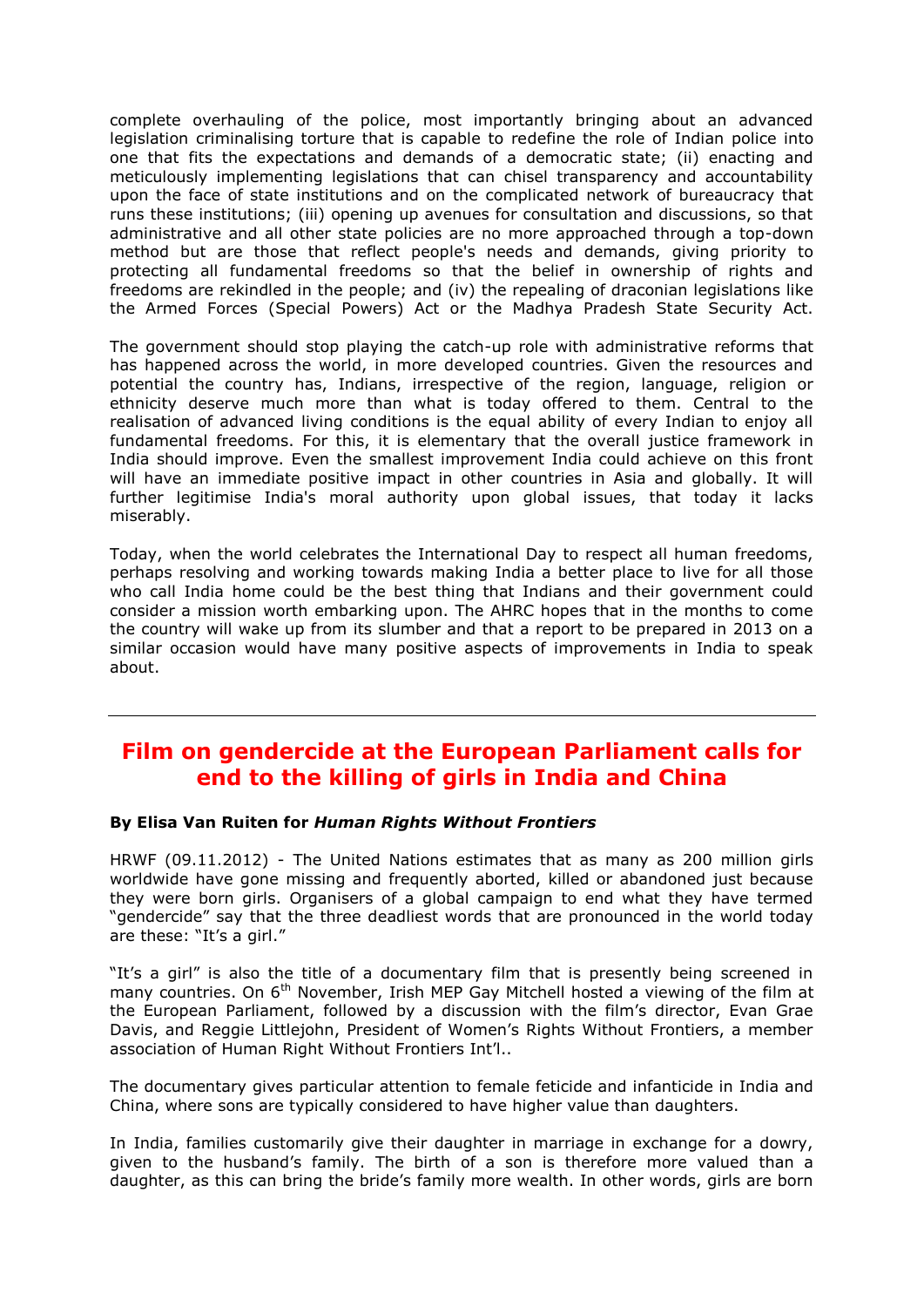an economic burden to the family. Although the Indian government has outlawed the dowry system, it is still widely practiced with impunity. Dowries can require large sums of money of poor families, making sons much more desirable than girls. If a foetus is determined through an ultrasound test to be female, there is a high likelihood of an abortion. Others will kill their baby girls at birth through strangulation, poisoning or other methods.

China's One Child Policy is tracked through State Family Planning agencies and enforced by special government police units. Couples who live in urban centres are allowed only one child, whereas rural families may have two – if the first one was a girl, offering the family another chance to birth a son. When this rule is violated, forced abortion and sterilization frequently result. Children that escape this fate have no legal status in Chinese society, barring them from citizenship and the benefits thereof. These policies have resulted in a grossly disproportionate ratio of men to women, contributing to the trafficking of female children.

Producers of the film hope to draw greater attention to the tragedy of gendercide in our world today and to advocate for an end to these egregious practices. See [www.ItsAGirlMovie.com](http://www.itsagirlmovie.com/) for ways to become involved.

## <span id="page-3-0"></span>**WRWF's Reggie Littlejohn challenges UNFPA and IPPF at European Parliament**

WRWF (06.11.2012) - Women's Rights Without Frontiers President Reggie Littlejohn copresented the feature-length documentary, "It's a Girl," at the European Parliament, together with the film's director, Evan Grae-Davis. Littlejohn is featured as an expert on China's One Child Policy in this powerful new documentary exposing gendercide and forced abortion. The event, hosted by MEP Gay Mitchell packed the auditorium.

According to one UN expert, up to 200 million women are missing in the world today due to the sex-selective abortion of baby girls. In China, moreover, the government forcibly aborts women who become pregnant in violation of the One Child Policy, up to the ninth month of pregnancy.

In response to a question about what the European Parliament can do to address this violence against women, Littlejohn raised the issue of the funding of UNFPA and International Planned Parenthood (IPPF).

Littlejohn praised the European Parliament for recently passing a resolution that "strongly condemns . . . the practice of forced abortions and sterilizations globally, especially in the context of the one-child policy." The resolution further states that "the EU has provided, and still provides, funds for organizations involved in family planning policies in China," and "urges the Commission to ensure that its funding of projects does not breach" the European Parliament's commitment against coercive population control.

Littlejohn stated, "It is significant that the European Parliament has urged the Commission to ensure that this funding is not associated with coercion. For decades, the UNFPA and International Planned Parenthood Federation (IPPF) have worked hand in hand with the Chinese population control machine, which is coercive. They are funded by many nations, not only in Europe but the world over, including the United States. I have no doubt that any unbiased investigation by the European Parliament or any other governmental body will reveal that these organizations are complicit with coercive family planning in China."